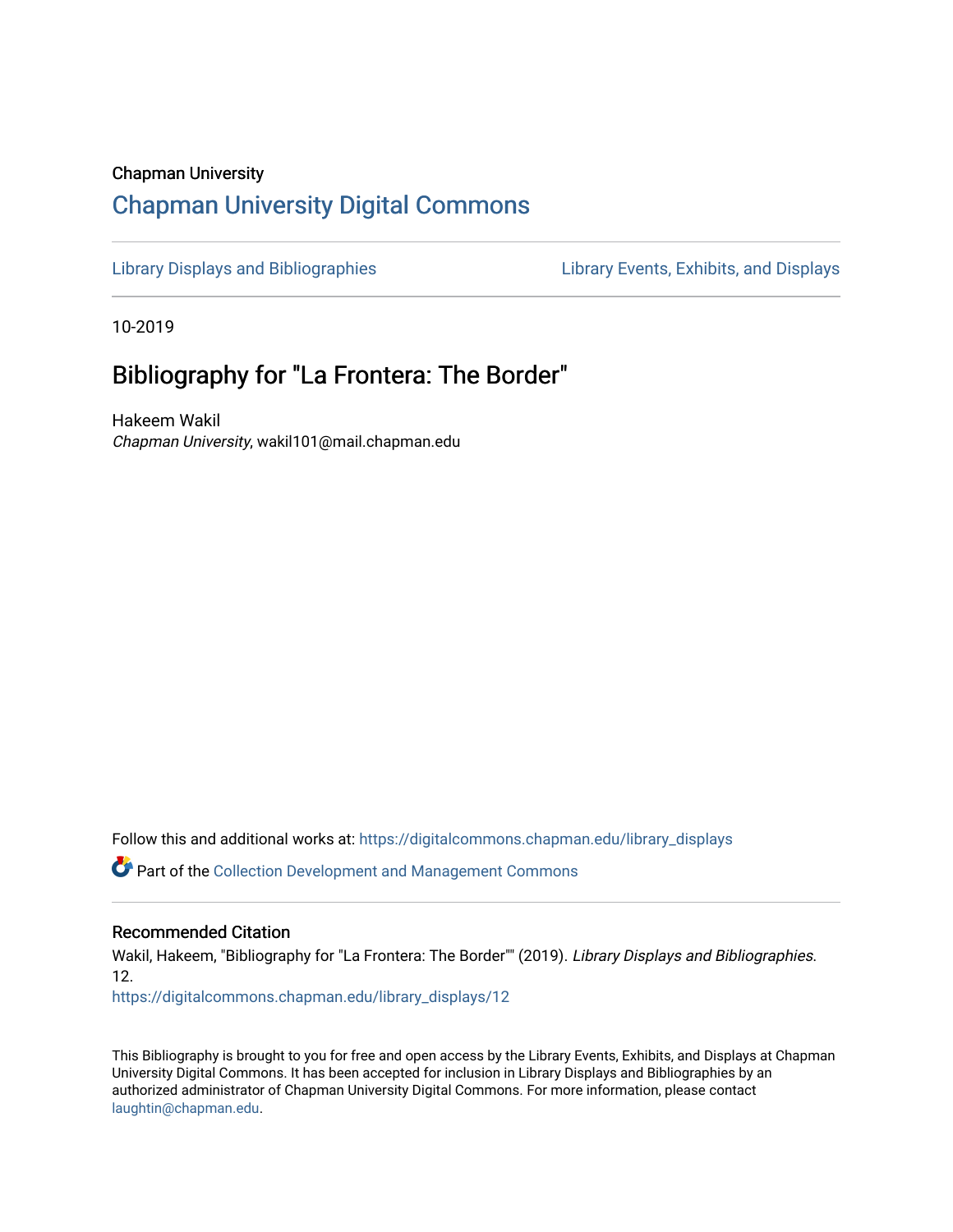# *La Frontera: The Border*

*Curated by Hakeem Wakil, '20*

# *Against the deportation terror : organizing for immigrant rights in the twentieth century* Rachel Ida Buff Call Number: JV6455 .B84 2018 2 nd Floor Social Science Books

## *Border crossings : Thomas King's cultural inversions*

Arnold E. Davidson, Priscilla L. Walton, and Jennifer Andrews Call Number: PR9199.3.K4422 Z62 2003 2 nd Floor Social Science Books

## *Border lives : fronterizos, transnational migrants and commuters in Tijuana*

Sergio Chavez Call Number: JV7409.Z6 T5534 2016 2 nd Floor Social Science Books

#### *Border visions : identity and diaspora in film*

Jakub Kazecki, Karen A. Ritzenhoff, Cynthia J. Miller Call Number: PN1995.9.B67 B67 2013 2 nd Floor Social Science Books

#### *Border walls : security and the war on terror in the United States, India and Israel*

Reece Jones Call Number: HV6432 .J654 2012 2 nd Floor Social Science Books

# *Borderless borders : U.S. Latinos, Latin Americans, and the paradox of interdependence*

Frank Bonilla Call Number: E184.S75 B674 1998 2 nd Floor Social Science Books

## *Brokered boundaries : creating immigrant identity in anti-immigrant times*

Douglas S. Massey and Magaly Sanchez Call Number: JV6465 .M27 2010 2 nd Floor Social Science Books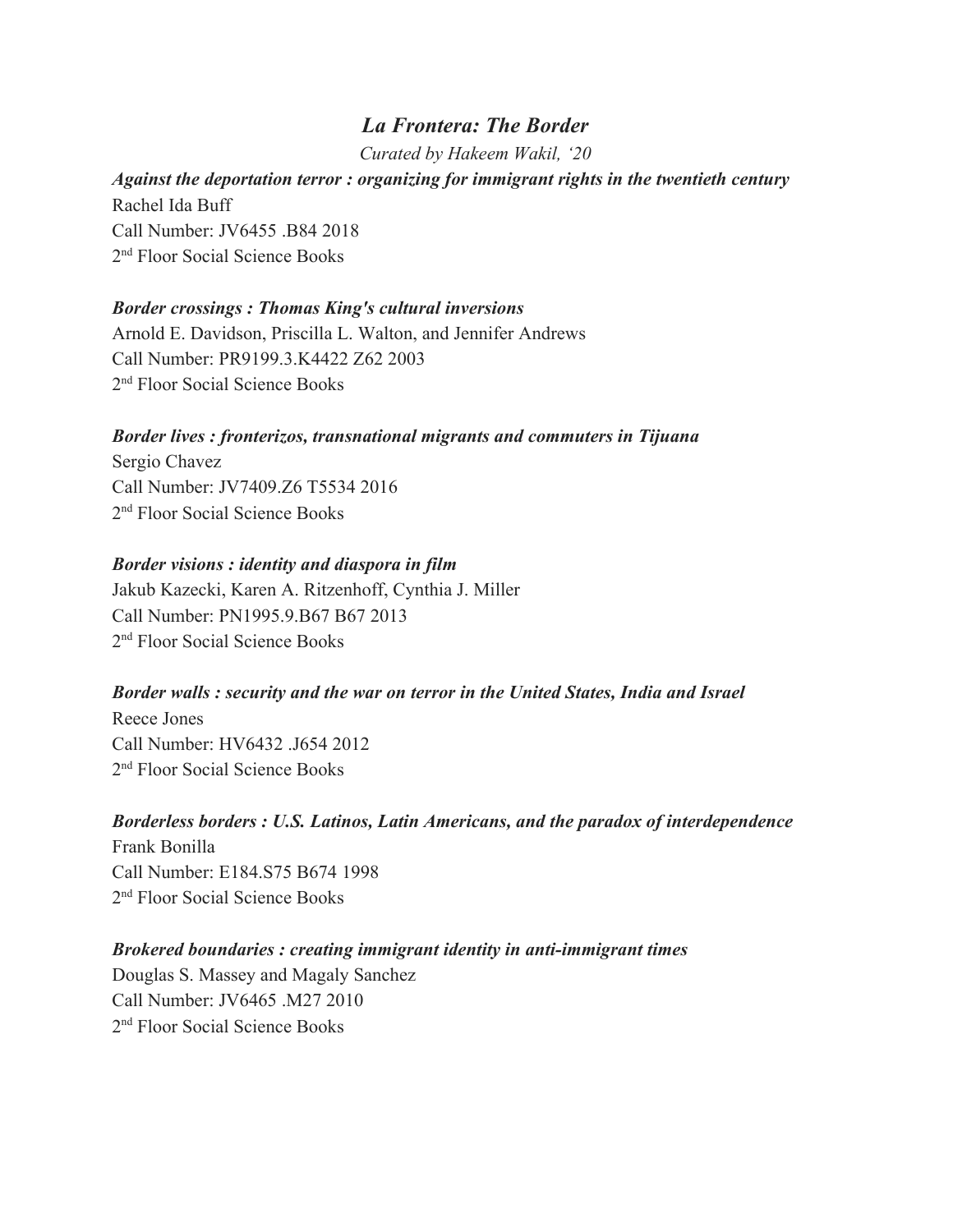## *Contested frontiers in the Syria-Lebanon-Israel region : cartography, sovereignty, and conflict* Asher Kaufman

Call Number: DS119.65 .K38 2014 2 nd Floor Social Science Books

# *Debates on U.S. immigration*

Judith Gans, Elaine M. Replogle, Daniel J. Tichenor Call Number: JV6483 .D422 2012 2 nd Floor Social Science Books

# *Debating the ethics of immigration : is there a right to exclude?*

Christopher Heath Wellman and Phillip Cole Call Number: JV6038 .W45 2011 2 nd Floor Social Science Books

# *Deportation nation : outsiders in American history*

Daniel Kanstroom Call Number: KF4842 K36 2010 2 nd Floor Social Science Books

# *Dying to live : a story of U.S. immigration in an age of global apartheid*

Joseph Nevins ; photographs by Mizue Aizeki Call Number: JV6475 .N47 2008 2 nd Floor Social Science Books

# *Ethical borders : NAFTA, globalization, and Mexican migration*

Bill Ong Hing Call Number: JV6465 .H56 2010 2 nd Floor Social Science Books

## *Exodus : how migration is changing our world*

Paul Collier Call Number: JV6033 .C65 2015 2 nd Floor Social Science Books

## *Guarding the golden door : American immigration policy and immigrants since 1882*

Roger Daniels Call Number: JV6483 .D36 2005 2 nd Floor Social Science Books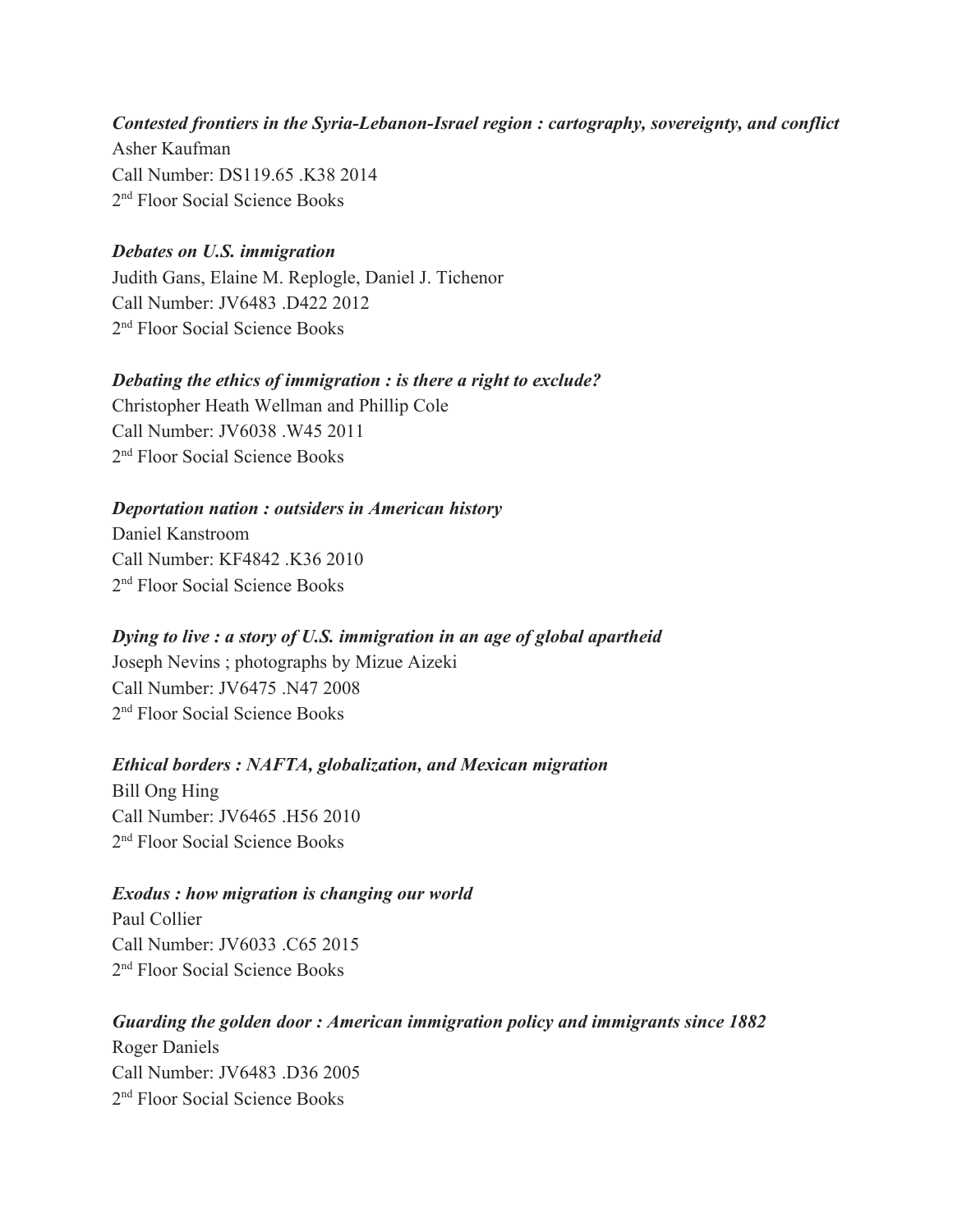## *Hunting season : immigration and murder in an all-American town*

Mirta Ojito Call Number: HV6534.P38 O35 2013 2 nd Floor Social Science Books

### *Immigrants and the right to stay*

Joseph H. Carens Call Number: JV6483 .C37 2010 2 nd Floor Social Science Books

#### *Immigration law and the US-Mexico border : Si se puede?*

Kevin R. Johson and Bernard Trujillo Call Number: KF4819 .J643 2011 2 nd Floor Social Science Books

#### *The line becomes a river : dispatches from the border*

Francisco Cantu Call Number: JV6565 .C37 2019 c.3 2 nd Floor Social Science Books

#### *The line between us : teaching about the border and Mexican immigration*

Bill Bigelow Call Number: JV6465 .B55 2006 2 nd Floor Social Science Books

#### *Migra! : a history of the U.S. Border Patrol*

Kelly Lytle Hernandez Call Number: JV6483 .H45 2010 2 nd Floor Social Science Books

#### *Open borders : the case against immigration controls*

Teresa Hayter Call Number: JV7590 H39 2000 2 nd Floor Social Science Books

# *The other Americans : how immigrants renew our country, our economy, and our values*

Joel Millman Call Number: JV6465 M554 1998 2 nd Floor Social Science Books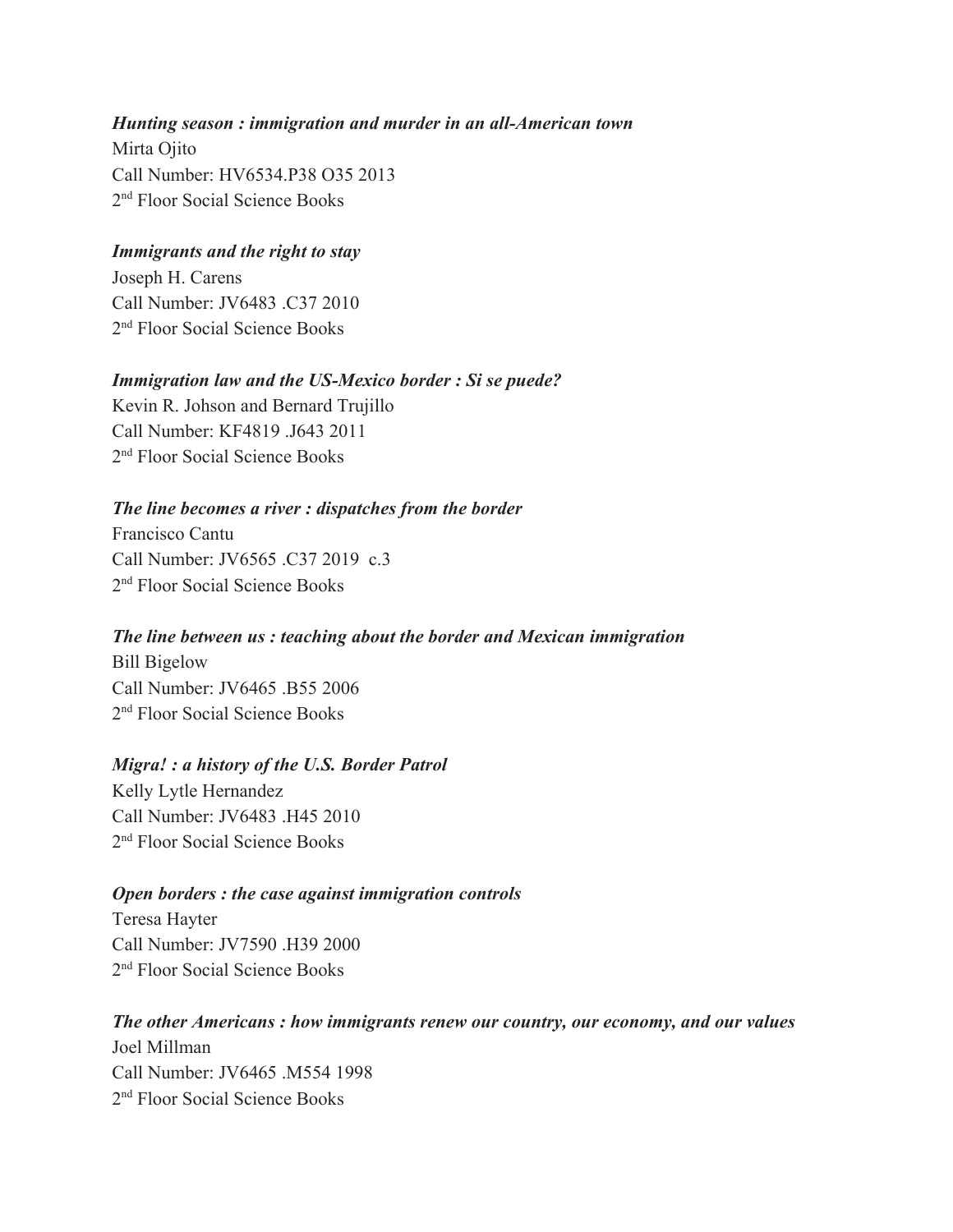#### *Palestine and Jewish history : criticism at the borders of ethnography*

Jonathan Boyarin Call Number: DS107.5 .B69 1996 2 nd Floor Social Science Books

### *Policing immigrants : local law enforcement on the front lines*

Doris Marie Provine, Monica W. Varsanyi, Paul G. Lewis, and Scott H. Decker Call Number: JV6483 .P77 2016 2 nd Floor Social Science Books

#### *The politics of belonging : race, public opinion, and immigration* Natalie Masuoka and Jane Junn

Call Number: JV6483 M334 2013 2 nd Floor Social Science Books

## *The politics of immigration : contradictions of the liberal state*

James Hampshire Call Number: JV6255 .H367 2013 2 nd Floor Social Science Books

## *Rallying for immigrant rights : the fight for inclusion in 21st century America*

Kim Voss and Irene Bloemraad Call Number: JV6477 .R34 2011 2 nd Floor Social Science Books

## *Return of Guatemala's refugees : reweaving the torn*

Clark Taylor Call Number: JV7416 .T39 1998 2 nd Floor Social Science Books

# *Scholars and Southern Californian immigrants in dialogue : new conversations in public sociology*

Victoria Carty, Tekle M. Woldemikael and Rafael Luevano Call Number: JV6920 .S36 2014 c.2 2 nd Floor Social Science Books